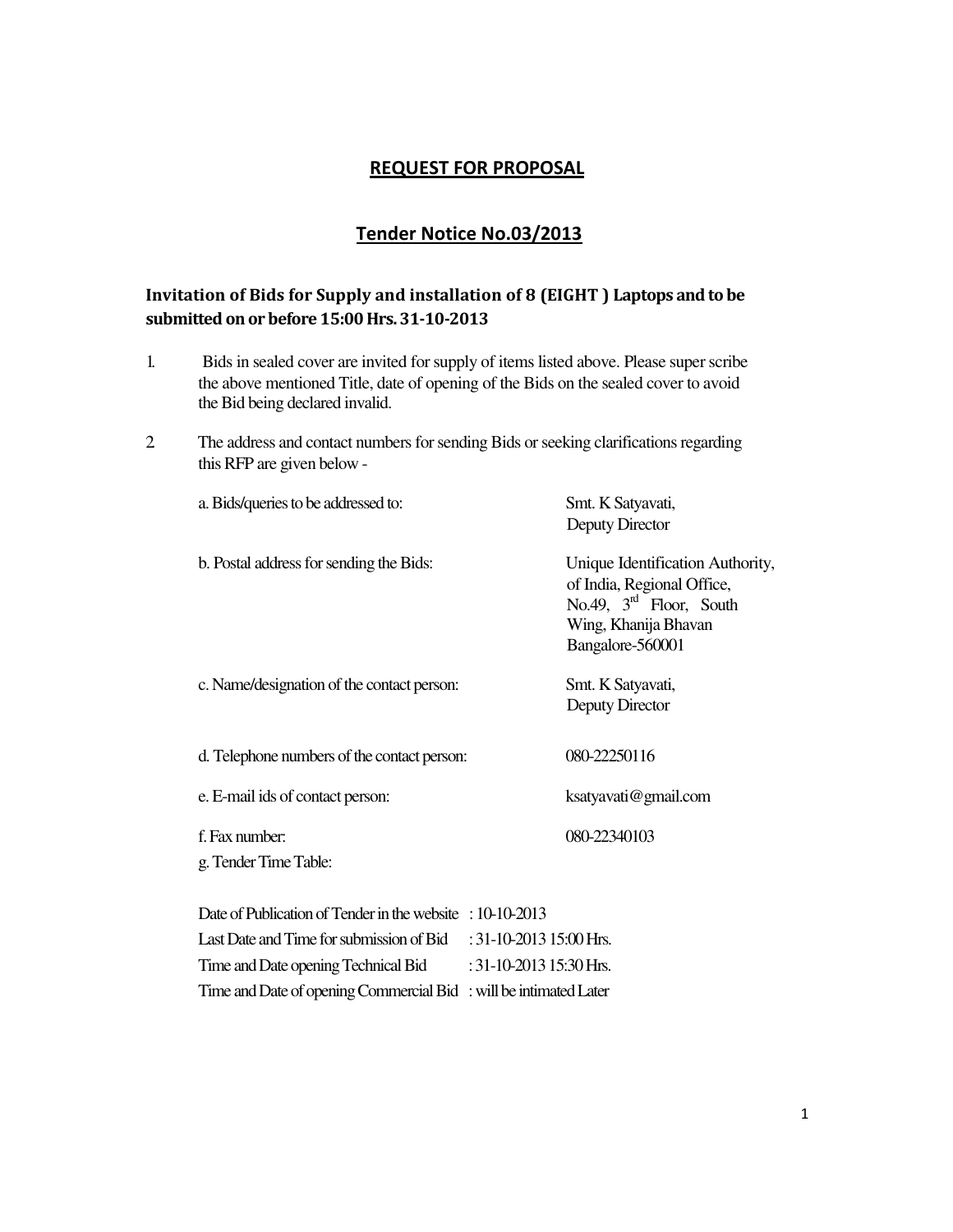#### **Part I**

1. **Last date and time for depositing the Bids: 31-10-2013 before 15:00 Hrs**. The sealed Bids should be deposited/reach by the due date and time. The responsibility to ensure this lies with the Bidder.

2. **Manner of depositing the Bids:** Sealed Bids in Two bid format (viz., Technical and Commercial in separate envelops) kept in a single envelop, duly super scribing on the envelops indicating technical bid or commercial bid as the case may be, has to be submitted should be either dropped in the Tender box kept in this office or sent by registered post at the address given above so as to reach by the due date and time. Late tenders will not be considered. No responsibility will be taken for postal delay or non-delivery/non-receipt of Bid documents. Bids sent by FAX or e-mail will not be considered.

3. **Time and date for opening of Bids (technical bids): 31-10-2013 at 15:30 Hrs.** (If due to any exigency, the due date for opening of the Bids is declared a closed holiday, the Bids will be opened on the next working day at the same time. Commercial bids of the firms who have qualified in the technical evaluation only will be opened for commercial evaluation. The date of opening of **Technical bids is 31-10-2013 at 15:30hrs**.

**Commercial bids will be opened at a later date after giving due intimation to the bidders qualified in the technical evaluation.** 

4. **Location of the Tender Box:** UIDAI, RO, No.49, 3rd Floor, South Wing, Khanija Bhavan, Bangalore-560001 only those Bids that are found in the tender box will be opened. Bids dropped in the wrong Tender Box will be rendered invalid.

5. **Place of opening of the Bids:** UIDAI, RO, No.49, 3rd Floor, South Wing, Khanija Bhavan, Bangalore-560001. The Bidders may depute their representatives, duly authorized in writing, to attend the opening of Bids on the due date and time. Rates and important commercial/technical clauses quoted by all Bidders will be read out in the presence of the representatives of all the Bidders. This event will not be postponed due to non-presence of your representative.

6. **Forwarding of Bids:** Bids should be forwarded by Bidders under their original memo/ Letter pad inter alia furnishing details like TIN number, VAT/CST number, Bank address with EFT Account if applicable, etc. and complete postal  $\&$  e-mail address of their office.

7. **Clarification regarding contents of the RFP:** A prospective bidder who requires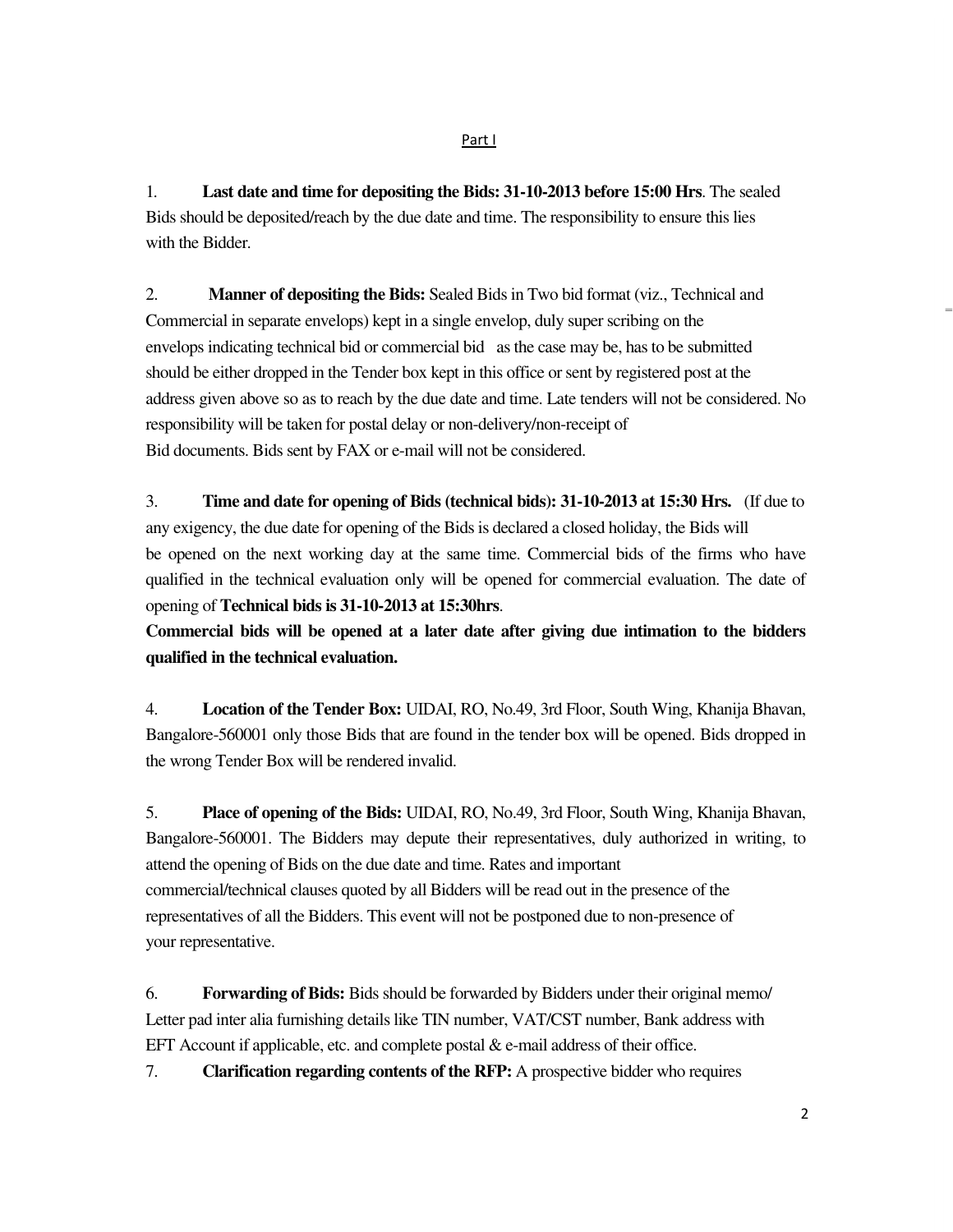clarification regarding the contents of the bidding documents shall notify to the Buyer in writing about the clarifications sought not later than 3 (three) days prior to the date of opening of the Bids.

8. **Modification and Withdrawal of Bids:** A bidder may modify or withdraw his bid after submission provided that the written notice of modification or withdrawal is received by the Buyer prior to deadline prescribed for submission of bids. A withdrawal notice may be sent by fax but it should be followed by a signed confirmation copy to be sent by post and such signed confirmation should reach the purchaser not later than the deadline for submission of bids. No bid shall be modified after the deadline for submission of bids. No bid may be withdrawn in the interval between the deadline for submission of bids and expiration of the period of bid validity specified. Withdrawal of a bid during this period will result in Bidder's forfeiture of bid security.

9. **Clarification regarding contents of the Bids**: During evaluation and comparison of bids, the Buyer may, at his discretion, ask the bidder for clarification of his bid. The request for clarification will be given in writing and no change in prices or substance of the bid will be sought, offered or permitted. No post-bid clarification on the initiative of the bidder will be entertained.

10. **Rejection of Bids:** Canvassing by the Bidder in any form, unsolicited letter and posttender correction may invoke summary rejection with forfeiture of EMD. Conditional tenders will be rejected.

11. **Validity of Bids:** The Bids should remain valid till 90 days from the last date of submission of the Bids.

12. **Earnest Money Deposit:** Bidders are required to submit Earnest Money Deposit (EMD) for an amount of Rs. 9,000/- (Rupees Nine Thousand only) along with their bids. The EMD may be submitted in the form of an Account Payee Demand Draft from any of the public sector banks or a private sector bank authorized to conduct government business. EMD is to remain valid for a period of **forty five days** beyond the final bid validity period. **EMD should be enclosed along with the Technical Bid.** EMD of the unsuccessful bidders will be returned to them at the earliest after expiry of the final bid validity and latest on or before the 30th day after the award of the contract. EMD is not required to be submitted by those Bidders who are registered with the Central Purchase Organization (e.g. DGS&D), National Small Industries Corporation (NSIC). The EMD will be forfeited if the bidder withdraws or amends impairs or derogates from the tender in any respect within the validity period of their tender.

13. **Delivery Period:** Completion period for supply and installation of items as above would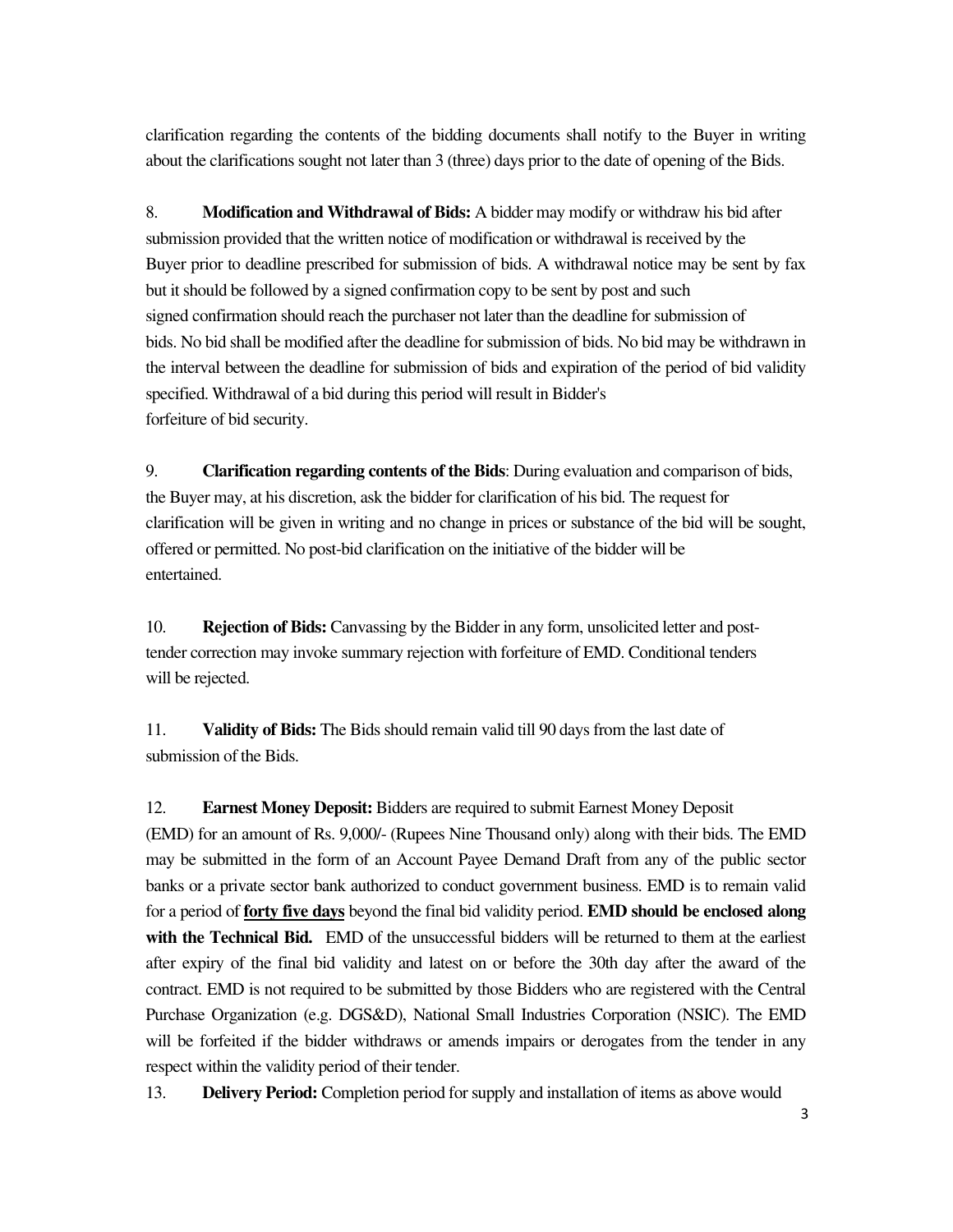be 07 days from the effective date of contract. Please note that Contract can be cancelled unilaterally by the Buyer in case items are not received within the contracted delivery period. Extension of contracted delivery period will be at the sole discretion of the Buyer, wherever required.

14. **Consignee details:** UIDAI, RO, No.49, 3rd Floor, South Wing, Khanija Bhavan, Bangalore-560001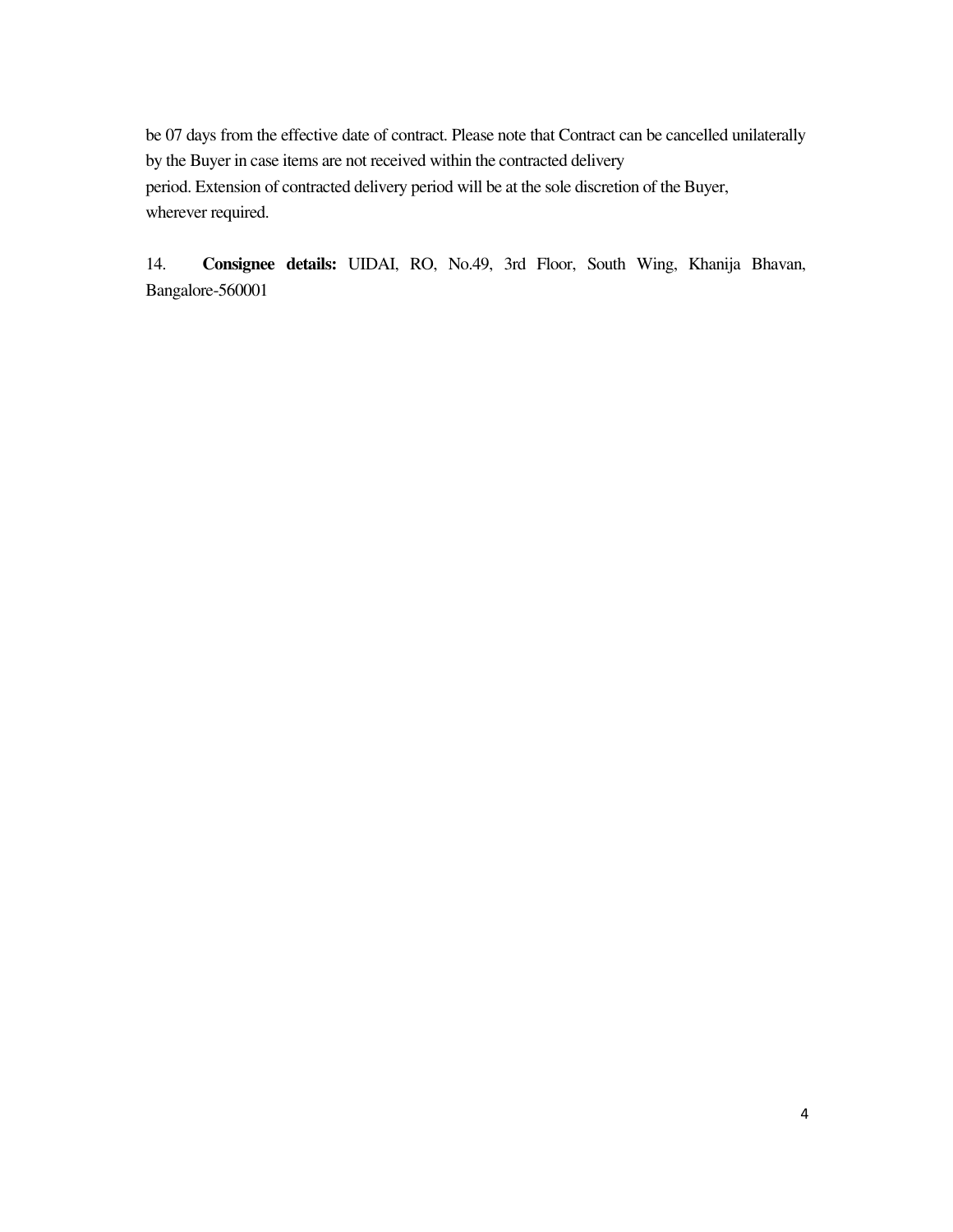#### PART -II - Specifications and Allied Technical Details

- (a) Specifications of the Laptops to be procured are given in **Annexure 'A'** to this tender enquiry. The items offered by the bidders shall confirm to these specifications failing which such tenders will be technically rejected.
- (b) Installation / commissioning of items, wherever applicable, shall be taken by the successful bidder (Contractor) free of cost.

**Eligibility Criteria:** The firm fulfilling the following eligibility criteria will be considered for evaluation of their Financial-Bids:-

- 1. As per the Income Tax returns filed for the last three years i.e.(01-04-2010 to 31-03-2011, 01-04-2011 to 31-03-2012 and 01-04-2012 to 31-03-2013) total turnover should be more than Rs 10lakhs, copies of IT Returns for the above mentioned years should be submitted.
- 2. The firm must have successfully executed and completed 5 Supply Orders of Laptops/Desktops PC/Similar items. Out of which at least 2 supply orders to any Govt. organisations should have been successfully completed.
- 3. Bidder must have valid VAT / Sales Tax Registration Certificate and the copy of same must be enclosed.
- 4. Bidder must possess valid PAN Card. A copy of the same should be enclosed with the Technical-Bid.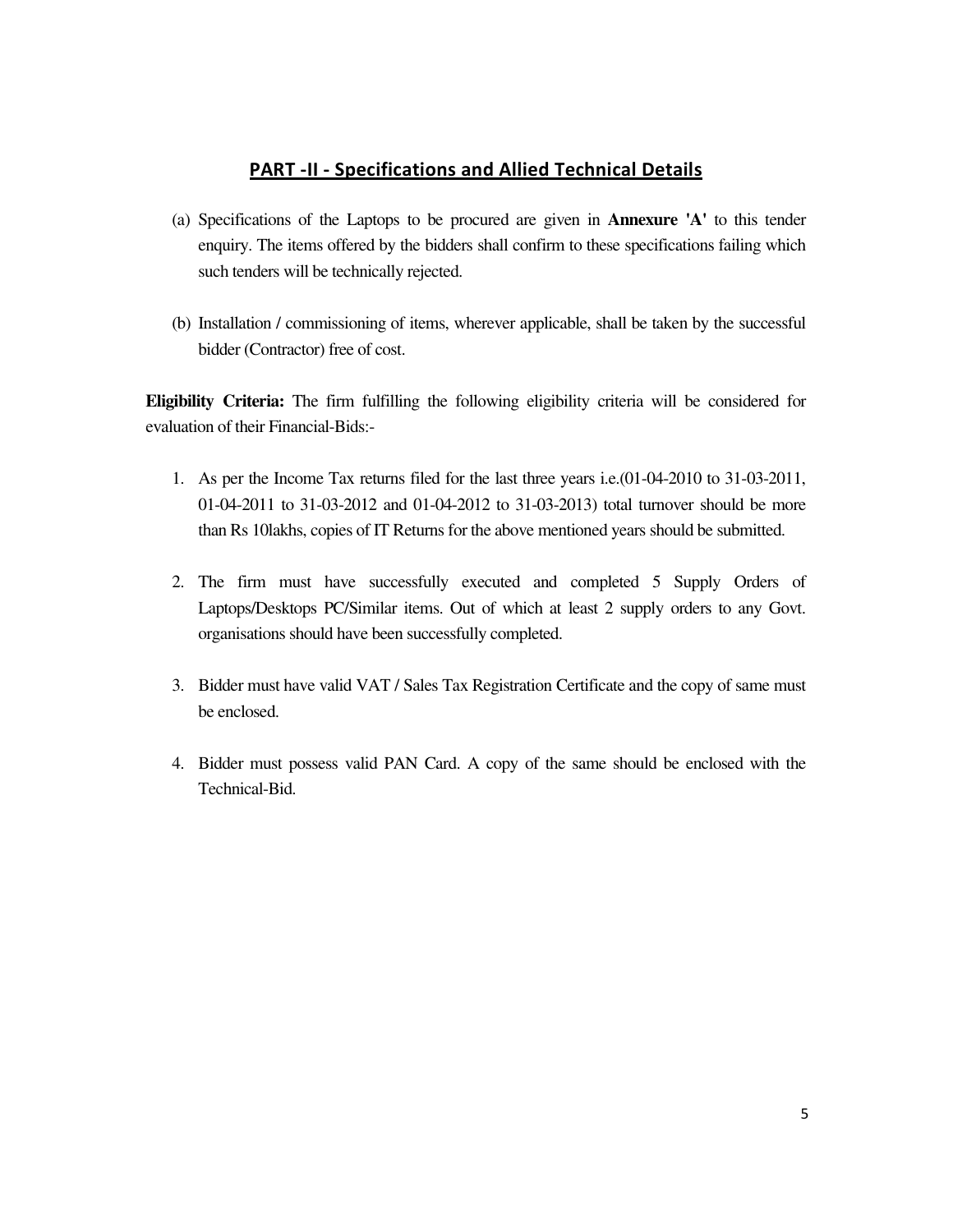# **Part III - Standard Conditions of RFP**

- 1. **Effective Date of the Contract**: The contract shall come into effect on the date of signatures of both the parties on the contract (Effective Date) and shall remain valid until the completion of the obligations of the parties under the contract. The deliveries and supplies and performance of the services shall commence from the effective date of the contract.
- 2. **General:** Bidder should quote all inclusive prices that include all charges like taxes, duties and transportation charges and no claim for the same will be entertained.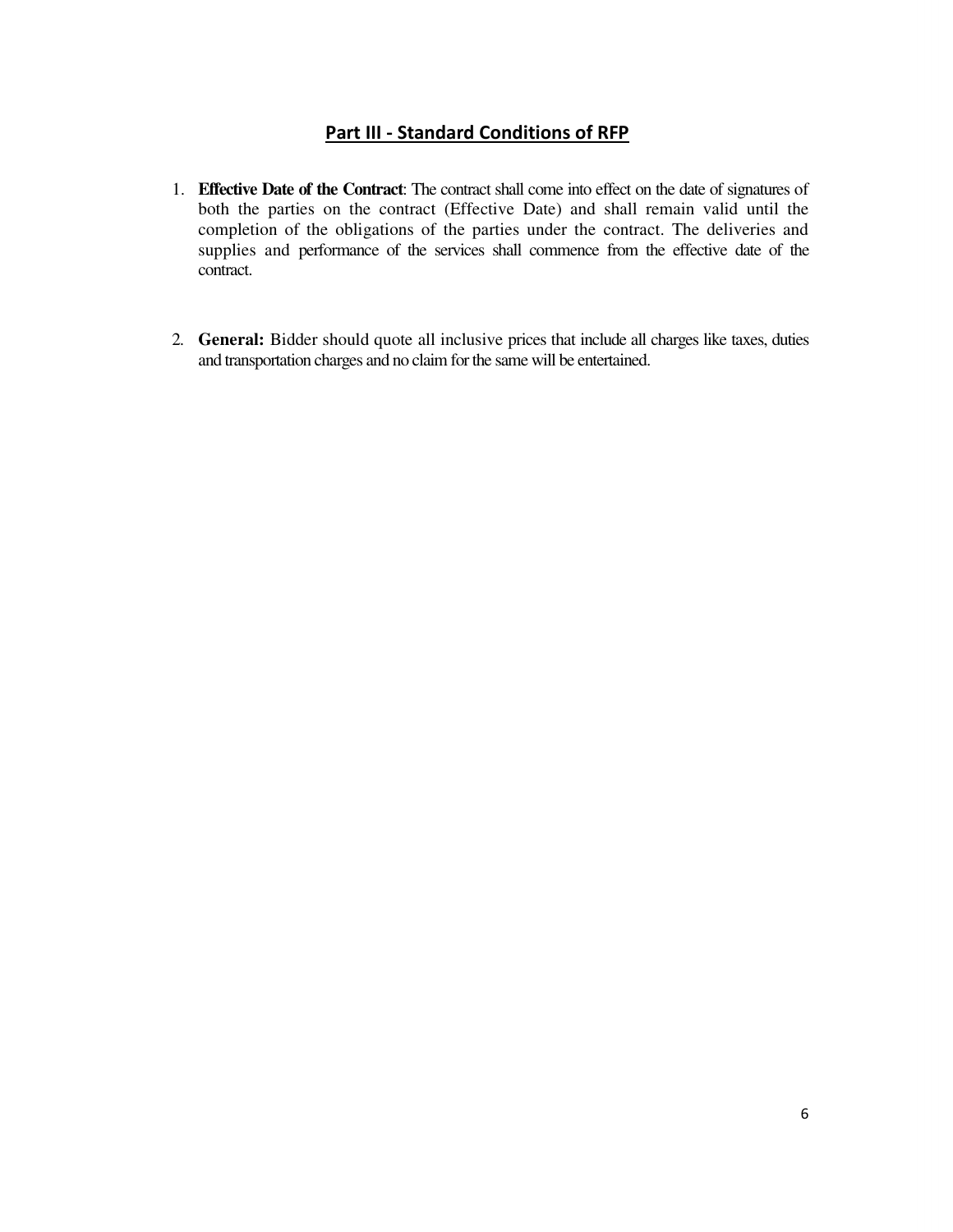# **Part IV-Special Condition**

The Builder is required to give confirmation of their acceptance of Special Conditions of the RFP mentioned below which will automatically be considered as part of the Contract concluded with the successful Bidder as selected by the Buyer. Failure to do so may result in rejection of Bid submitted by the Bidder.

- 1. 100% payment (by EFT/Cheque) shall be made after supply, successful installation and acceptance by user.
- 2. **Advance Payments**: **No advance payment(s)** will be made.
- 3. **Paying Authority**: PAO, UIDAI, RO, UIDAI, RO, No.49, 3rd Floor,

South Wing, Khanija Bhavan, Bangalore-560001

- 4. The payment of bills will be made on submission of the following documents by the
	- a. Seller to the Paying Authority along with the bill.
	- b. Ink-signed copy of Commercial invoice / Seller's bill.
	- c. Copy of SupplyOrder
	- d. Inspection note.
	- e. Guarantee / Warranty certificate.
	- f. Details for electronic payment viz Account holder's name, Bank name, Branch name and address, Account type, Account number, IFSC code, MICR code (if these details are not incorporated in supply order/contract).
	- g. Any other document / certificate that may be provided for in the Supply Order/Contract.
	- h. User Acceptance.

**Inspection Authority**: The Inspection will be carried out by UIDAI, RO Bangalore.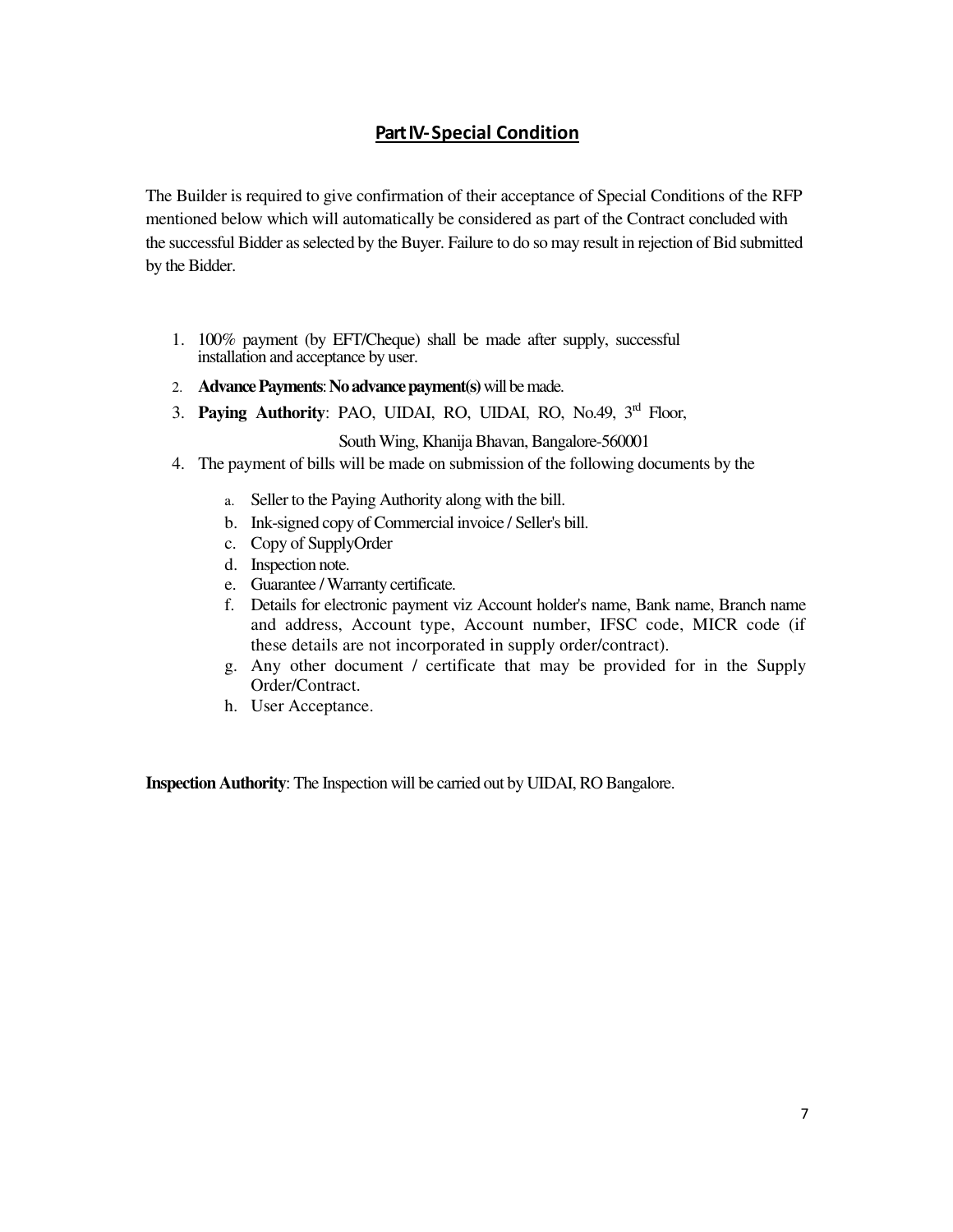# Part V - Evaluation Criteria & Price Bid Issues

**Evaluation Criteria -** The broad guidelines for evaluation of Bids will be as follows:

- 1. Only those Bids found to be fulfilling all technical specifications mentioned in **Part II** will be considered for commercial evaluation.
- 2. The Lowest Bid will be decided upon the lowest price(inclusive of taxes, duties and other charges) quoted by the particular Bidder.
- 3. If there is a discrepancy between the unit price and the total price that is obtained by multiplying the unit price and quantity, the unit price will prevail and the total price will be corrected. If there is a discrepancy between words and figures, the amount in words will prevail for calculation of price.
- 4. The Lowest Acceptable Bid will be considered further for placement of contract / Supply Order after complete clarification as decided by the Buyer.

#### Annexure - A

**Quantity** – Laptop-8 Nos

Laptops of reputed brand as per the specifications mentioned below:

- Intel Core i5 (3rd generation) Processor
- Windows 7 Operating System
- 2 GHz minimum clock speed
- 4GB DDR III RAM
- 500 GB Hard Disk
- Built-in Web Camera, Built-in Speakers, Ethernet, Wireless, Bluetooth
- VGA, HDMI, USB 2.0, USB 3.0, DVD RW
- Min 1GB dedicated graphics
- Battery backup of at least 5 hours
- Weight less than 1.8 kgs

**Warranty:** Company provided, subject to a minimum of 1 year.

Please see **Annexure B.**